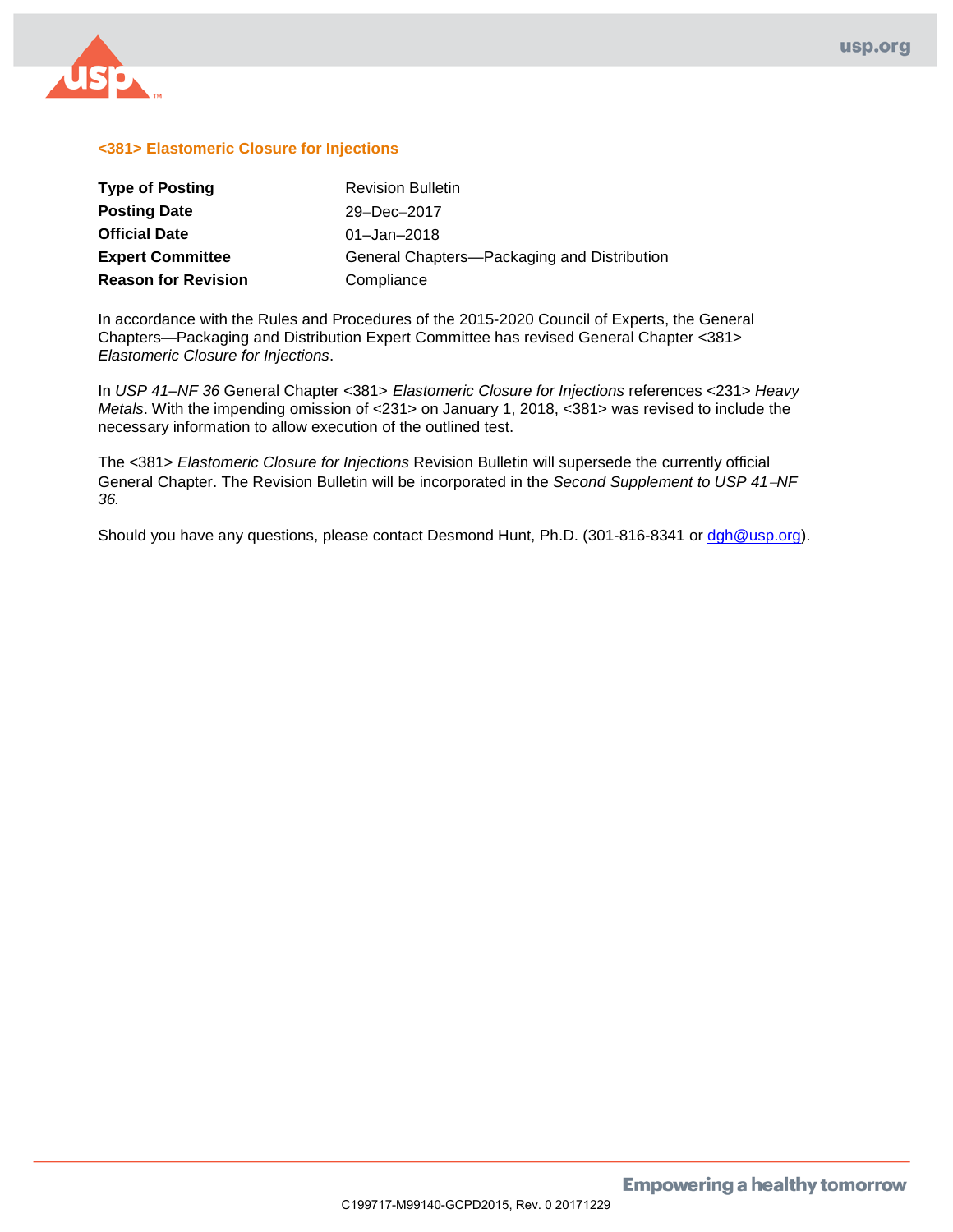# (381) ELASTOMERIC CLOSURES FOR INJECTIONS

## **INTRODUCTION**

Elastomeric closures for containers used in the types of preparations defined in the general test chapter *Injections and Implanted Drug Products*  $\langle 1 \rangle$  are made of materials obtained by vulcanization (cross-linking) polymerization, polyaddition, or polycondensation of macromolecular organic substances (elastomers). Closure formulations contain natural or synthetic elastomers and inorganic and organic additives to aid or control vulcanization, impart physical and chemical properties or color, or stabilize the closure formulation.

This chapter applies to closures used for long-term storage of preparations defined in the general test chapter *Packaging and* Storage Requirements (659), Injection Packaging. Such closures are typically used as part of a vial, bottle, or pre-fill syringe package system.

This chapter applies to closures formulated with natural or synthetic elastomeric substances. This chapter does not apply to closures made from silicone elastomer; however, it does apply to closures treated with silicone (e.g., Dimethicone, *NF*). When performing the tests in this chapter, it is not required that closures be treated with silicone, although there is no restriction prohibiting the use of siliconized closures.

This chapter also applies to closures coated with other lubricious materials (e.g., materials chemically or mechanically bonded to the closure) that are not intended to, and in fact do not provide, a barrier to the base elastomer. When performing the tests, closures with lubricious nonbarrier coatings are to be tested in their coated state.

The following comments relate solely to closures laminated or coated with materials intended to provide, or in fact function as, a barrier to the base elastomer (e.g., PTFE or lacquer coatings). It is not permissible to use a barrier material in an attempt to change a closure that does not meet compendial requirements to one that does conform. Therefore, all *Physicochemical Tests* apply to the base formula of such closures, as well as to the coated or laminated closure. To obtain *Physicochemical Tests* results, the tests are to be performed on uncoated or nonlaminated closures of the same elastomeric compound, as well as to the laminated or coated closure. The *Functionality Tests* apply to and are to be performed using the laminated or coated elastomeric closure. *Biological Tests* apply to the lamination or coating material, as well as to the base formula. *Biological Tests* may be performed on the laminated or coated closure, or they may be performed on the laminate/coating material and the uncoated or nonlaminated closures of the same elastomeric compound. In the latter case, the results are to be reported separately. The base formula used for physicochemical or biological tests intended to support the compendial compliance of a barrier-coated closure should be similar to the corresponding coated closure in configuration and size.

For all *Nephelometry, Turbidimetry, and Visual Comparison*  $(855)$  tests performed on any closure type, it is important to document the closure being tested, including a full description of the elastomer, and any lubrication, coating, laminations, or treatments applied.

This chapter states test limits for Type I and Type II elastomeric closures. Type I closures are typically used for aqueous preparations. Type II closures are typically intended for nonaqueous preparations and are those which, having properties optimized for special uses, may not meet all requirements listed for Type I closures because of physical configuration, material of construction, or both. If a closure fails to meet one or more of the Type I test requirements, but still meets the Type II requirements for the test(s), the closure is assigned a final classification of Type II. All elastomeric closures suitable for use with injectable preparations must comply with either Type I or Type II test limits. However, this specification is not intended to serve as the sole evaluation criteria for the selection of such closures.

It is appropriate to use this chapter when identifying elastomeric closures that might be acceptable for use with injectable preparations on the basis of their biological reactivity, their aqueous extract physicochemical properties, and their functionality.

- The following closure evaluation requirements are beyond the scope of this chapter:
- The establishment of closure identification tests and specifications
- The verification of closure–product physicochemical compatibility
- The identification and safety determination of closure leachables found in the packaged product

• The verification of packaged product closure functionality under actual storage and use conditions The manufacturer of the injectable product (the end user) must obtain from the closure supplier an assurance that the composition of the closure does not vary and that it is the same as that of the closure used during compatibility testing. When the supplier informs the end user of changes in the composition, compatibility testing must be repeated, totally or partly, depending on the nature of the changes. Closures must be properly stored, cleaned for removal of environmental contaminants and endotoxins, and, for aseptic processes, sterilized prior to use in packaging injectable products.

## **CHARACTERISTICS**

Elastomeric closures are translucent or opaque and have no characteristic color, the latter depending on the additives used. They are homogeneous and practically free from flash and adventitious materials (e.g., fibers, foreign particles, and waste rubber.)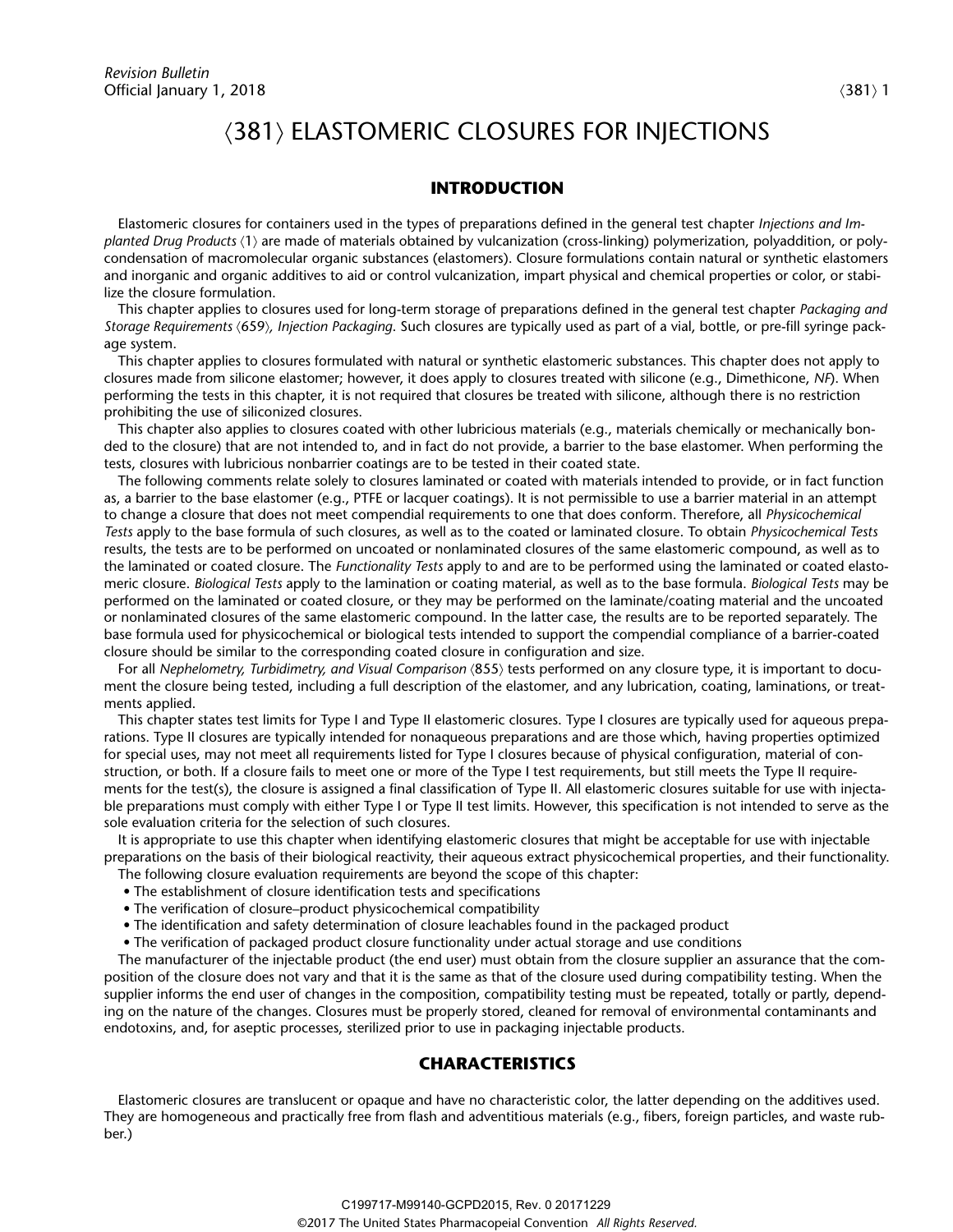## **IDENTIFICATION**

Closures are made of a wide variety of elastomeric materials and optional polymeric coatings. For this reason, it is beyond the scope of this chapter to specify identification tests that encompass all possible closure presentations. However, it is the responsibility of the closure supplier and the injectable product manufacturer (the end user) to verify the closure elastomeric formulation and any coating or laminate materials used according to suitable identification tests. Examples of some of the analytical test methodologies that may be used include specific gravity, percentage of ash analysis, sulfur content determination, FTIR-ATR test, thin-layer chromatography of an extract, UV absorption spectrophotometry of an extract, or IR absorption spectrophotometry of a pyrolysate.

## **TEST PROCEDURES**

Elastomeric closures shall conform to biological, physicochemical, and functionality requirements both as they are shipped by the closure supplier to the injectable product manufacturer (the end user), and in their final ready-to-use state by the end user.

For those elastomeric closures processed by the supplier prior to distribution to the end user, the supplier shall demonstrate compendial conformance of closures exposed to such processing and/or sterilization steps. Similarly, if elastomeric closures received by the end user are subsequently processed or sterilized, the end user is responsible for demonstrating the continued conformance of closures to compendial requirements subsequent to such processing and/or sterilization conditions (i.e., in their ready-to-use state). This is especially important if closures shall be exposed to processes or conditions that may significantly impact the biological, physicochemical, or functionality characteristics of the closure (e.g., gamma irradiation).

For closures that are normally lubricated with silicone prior to use, it is permissible to perform physicochemical testing on nonlubricated closures, in order to avoid potential method interference and/or difficulties in interpreting test results. For closures supplied with other lubricious nonbarrier coatings, all tests are to be performed using the coated closure.

For closures coated or laminated with coatings intended to provide a barrier function (e.g., PTFE or lacquer coatings), physicochemical compendial tests apply to the uncoated base elastomer, as well as to the coated closure. In this case, suppliers are responsible for demonstrating physicochemical compendial compliance of the coated closure, as well as of the uncoated closure, processed or treated in a manner simulating conditions typically followed by the supplier for such coated closures prior to shipment to the end user. The uncoated closure subject to physicochemical tests should be similar to the corresponding coated closure in size and configuration. End users of coated closures are also responsible for demonstrating the continued physicochemical compendial conformance of the coated closure, processed or treated in a manner simulating conditions typically employed by the end user prior to use.

In all cases, it is appropriate to document all conditions of closure processing, pretreatment, sterilization, or lubrication when reporting test results.

*Table 1* summarizes the testing requirements of closures, and the responsibilities of the supplier and the end user.

| <b>Closure Types</b>                                                       | <b>Test Requirements</b>                                              |                                                    |                                                                                                       |  |  |
|----------------------------------------------------------------------------|-----------------------------------------------------------------------|----------------------------------------------------|-------------------------------------------------------------------------------------------------------|--|--|
| (As Supplied or Used)                                                      | <b>Physicochemical Tests</b>                                          | <b>Functionality Tests</b>                         | <b>Biological Tests</b>                                                                               |  |  |
|                                                                            | • Tests are to be performed.                                          | • Tests are to be performed.                       | • Tests are to be performed.                                                                          |  |  |
|                                                                            | • Silicone use is optional.                                           | • Silicone use is optional.                        | • Silicone use is optional.                                                                           |  |  |
| Closure with or without<br>Silicone Coating                                | • Responsibility: supplier and end<br>user                            | • Responsibility: supplier and end<br>user         | • Responsibility: supplier and end<br>user                                                            |  |  |
| Closures with Lubricious<br>Coating (Nonbarrier<br>Material; Not Silicone) | • Tests are to be performed on<br>coated closures.                    | • Tests are to be performed on<br>coated closures. | • Tests are to be performed on<br>coated closures.                                                    |  |  |
|                                                                            | • Responsibility: supplier and end<br>user                            | • Responsibility: supplier and end<br>user         | • Responsibility: supplier and end<br>user                                                            |  |  |
|                                                                            | • Tests are to be performed on<br>coated closures.                    | • Tests are to be performed on<br>coated closures. | • Tests are to be performed on<br>coated closures.                                                    |  |  |
|                                                                            | • Responsibility: supplier and end<br>user                            |                                                    | OR:                                                                                                   |  |  |
|                                                                            | AND:                                                                  |                                                    | • Tests are to be performed on un-                                                                    |  |  |
|                                                                            | • Tests are to be performed on un-<br>coated closures (base formula). | • Responsibility: supplier and end<br>user         | coated closures (base formula) and<br>the laminate/coating material (re-<br>port results separately). |  |  |
| <b>Closures with Barrier</b><br>Coating                                    | • Responsibility: supplier                                            |                                                    | • Responsibility: supplier and end<br>user                                                            |  |  |

**Table 1**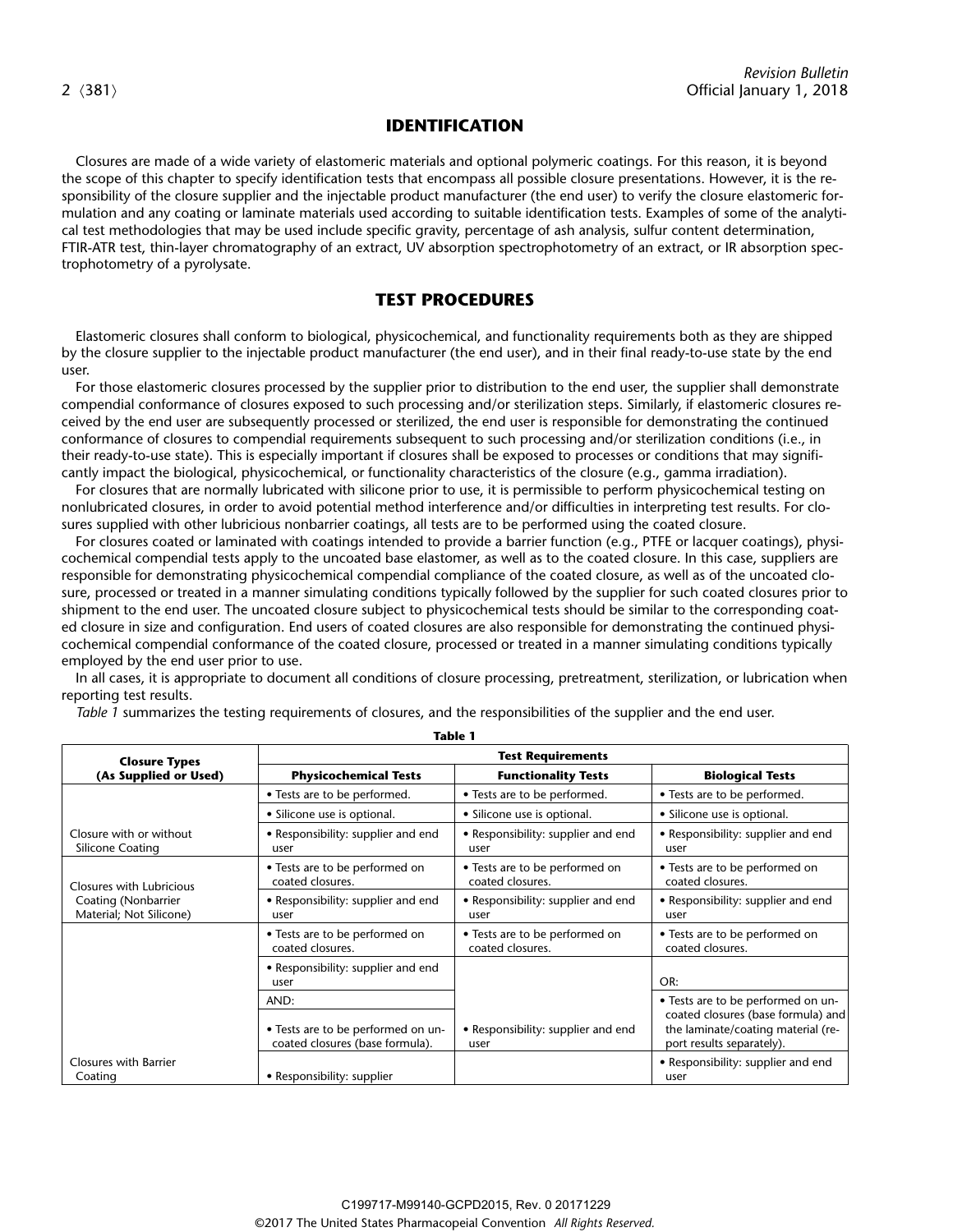## **BIOLOGICAL TESTS**

Two stages of testing are indicated. The first stage is the performance of an in vitro test procedure as described in general test chapter *Biological Reactivity Tests, In Vitro*  $\langle 87 \rangle$ . Materials that do not meet the requirements of the in vitro test are subjected to the second stage of testing, which is the performance of the in vivo tests, according to the procedures set forth in the general test chapter Biological Reactivity Tests, In Vivo (88), Systemic Injection Test and Intracutaneous Test. Materials that meet the requirements of the in vitro test are not required to undergo in vivo testing.

Type I and Type II closures must both conform to the requirements of either the in vitro or the in vivo biological reactivity tests. [NOTE—Also see the general information chapter *The Biocompatibility of Materials Used in Drug Containers, Medical Devices, and Implants*  $\langle 1031 \rangle$ .]

#### *Change to read:*

## **PHYSICOCHEMICAL TESTS**

## **Preparation of Solution S**

Place whole, uncut closures corresponding to a surface area of  $100 \pm 10$  cm<sup>2</sup> into a suitable glass container. Cover the closures with 200 mL of *Purified Water* or *Water for Injection*. If it is not possible to achieve the prescribed closure surface area  $(100 \pm 10 \text{ cm}^2)$  using uncut closures, select the number of closures that will most closely approximate 100 cm<sup>2</sup>, and adjust the volume of water used to the equivalent of 2 mL per each 1 cm2 of actual closure surface area used. Boil for 5 minutes, and rinse five times with cold *Purified Water* or *Water for Injection*.

Place the washed closures into a Type I glass wide-necked flask (see Containers—Glass  $(660)$ ), add the same quantity of *Purified Water* or *Water for Injection* initially added to the closures, and weigh. Cover the mouth of the flask with a Type I glass beaker. Heat in an autoclave so that a temperature of  $121 \pm 2^\circ$  is reached within 20 to 30 minutes, and maintain this temperature for 30 minutes. Cool to room temperature over a period of about 30 minutes. Add *Purified Water* or *Water for Injection* to bring it up to the original mass. Shake, and immediately decant and collect the solution. [NOTE—This solution must be shaken before being used in each of the tests.]

## **Preparation of Blank**

Prepare a blank solution similarly, using 200 mL of *Purified Water* or *Water for Injection* omitting the closures.

## APPEARANCE OF SOLUTION (TURBIDITY/OPALESCENCE AND COLOR)

### **Determination of turbidity (opalescence)**

[NOTE—The determination of turbidity may be performed by visual comparison (*Procedure A*), or instrumentally using a suitable ratio turbidimeter (*Procedure B*). For a discussion of turbidimetry, see *Nephelometry, Turbidimetry, and Visual Comparison* (855). Instrumental assessment of clarity provides a more discriminatory test that does not depend on the visual acuity of the analyst.]

*Hydrazine sulfate solution:* Dissolve 1.0 g of hydrazine sulfate in water and dilute with water to 100.0 mL. Allow to stand for 4 to 6 hours.

*Hexamethylenetetramine solution:* Dissolve 2.5 g of hexamethylenetetramine in 25.0 mL of water in a 100-mL glass-stoppered flask.

*Opalescence stock suspension:* Add 25.0 mL of *Hydrazine sulfate solution* to the *Hexamethylenetetramine solution* in the flask. Mix, and allow to stand for 24 hours. This suspension is stable for 2 months, provided it is stored in a glass container free from surface defects. The suspension must not adhere to the glass and must be well mixed before use.

*Opalescence standard suspension:* Prepare a suspension by diluting 15.0 mL of the *Opalescence stock suspension* with water to 1000.0 mL. *Opalescence standard suspension* is stable for about 24 hours after preparation.

*Reference suspensions:* Prepare according to *Table 2*. Mix and shake before use. [NOTE—Stabilized formazin suspensions that can be used to prepare stable, diluted turbidity standards are available commercially and may be used after comparison with the standards prepared as described.]

| Table 2                 |                               |                               |                               |                               |  |  |
|-------------------------|-------------------------------|-------------------------------|-------------------------------|-------------------------------|--|--|
|                         | <b>Reference Suspension A</b> | <b>Reference Suspension B</b> | <b>Reference Suspension C</b> | <b>Reference Suspension D</b> |  |  |
| Standard of Opalescence | $5.0$ mL                      | $10.0$ mL                     | 30.0 mL                       | 50.0 mL                       |  |  |
| Water                   | 95.0 mL                       | 90.0 mL                       | 70.0 mL                       | 50.0 mL                       |  |  |
| Nephelometric Turbidity |                               |                               |                               |                               |  |  |
| Units                   | 3 NTU                         | 6 NTU                         | <b>18 NTU</b>                 | <b>30 NTU</b>                 |  |  |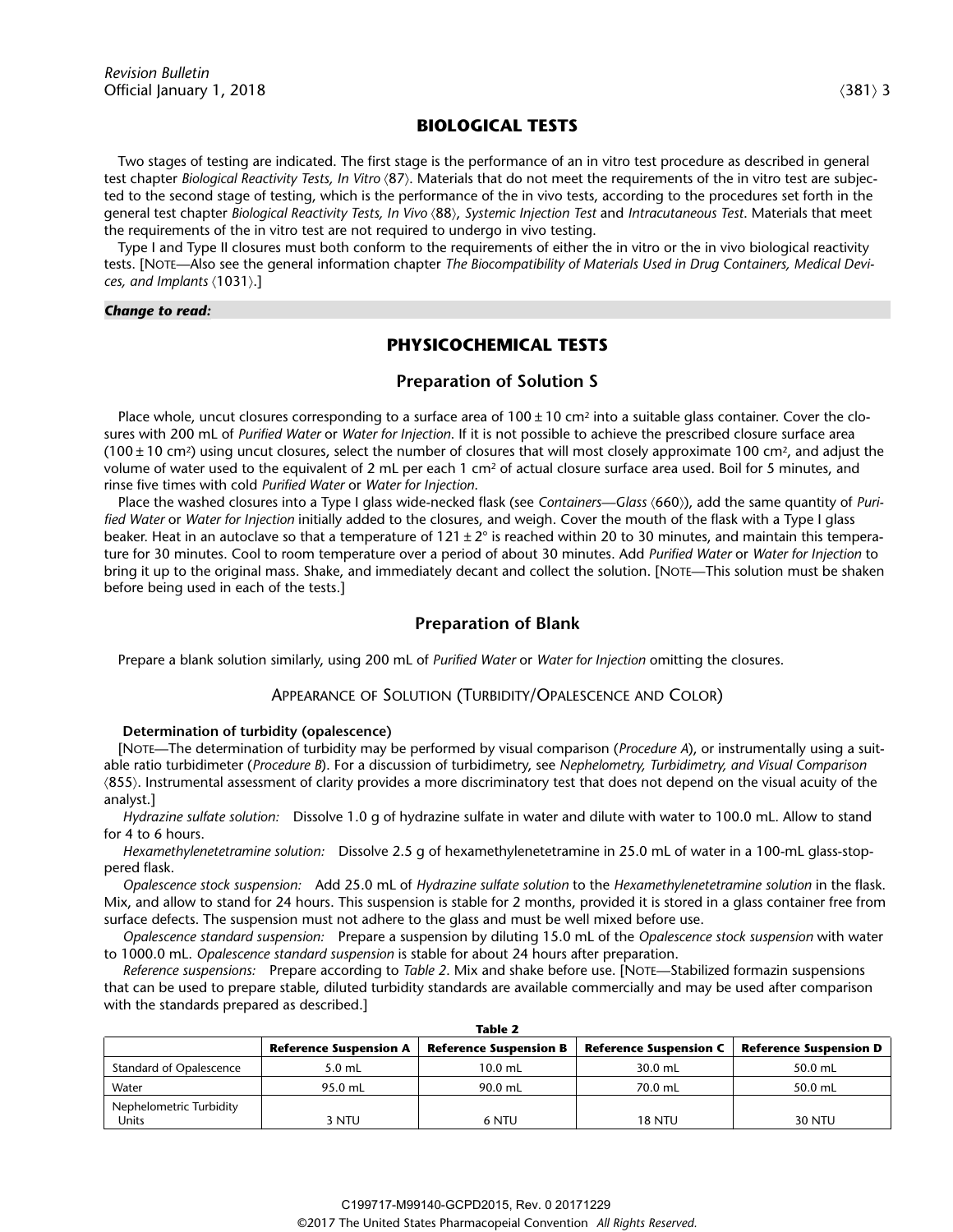*Procedure A: visual comparison:* Use identical test tubes made of colorless, transparent, neutral glass with a flat base and an internal diameter of 15 to 25 mm. Fill one tube to a depth of 40 mm with *Solution S,* one tube to the same depth with water, and four others to the same depth with *Reference suspensions A, B, C,* and *D*. Compare the solutions in diffuse daylight 5 minutes after preparation of the *Reference suspensions,* viewing vertically against a black background. The light conditions shall be such that *Reference suspension A* can be readily distinguished from water and that *Reference suspension B* can be readily distinguished from *Reference suspension A*.

REQUIREMENT: *Solution S* is not more opalescent than *Reference suspension B* for Type I closures, and not more opalescent than *Reference suspension C* for Type II closures. *Solution S* is considered clear if its clarity is the same as that of water when examined as described above, or if its opalescence is not more pronounced than that of *Reference suspension A* (refer to *Table 3*).

*Procedure B: instrumental comparison:* Measure the turbidity of the *Reference suspensions* in a suitable calibrated turbidimeter (see (855)). The blank should be run and the results corrected for the blank. *Reference suspensions A, B, C, and D* represent 3, 6, 18, and 30 Nephelometric Turbidity Units (NTU), respectively. Measure the turbidity of *Solution S* using the calibrated turbidimeter.

REQUIREMENT: The turbidity of *Solution S* is not greater than that for *Reference suspension B* (6 NTU FTU) for Type I closures, and is not greater than that for *Reference suspension C* (18 NTU FTU) for Type II closures (refer to *Table 3*).

| <b>Comparison Method</b>                  |                                      |                                      |  |  |
|-------------------------------------------|--------------------------------------|--------------------------------------|--|--|
| <b>Opalescence</b><br><b>Requirements</b> | Procedure A (Visual)                 | <b>Procedure B</b><br>(Instrumental) |  |  |
| Type I closures                           | No more opalescent than Suspension B | No more than 6 NTU                   |  |  |
| Type II closures                          | No more opalescent than Suspension C | No more than 18 NTU                  |  |  |

## **Table 3**

## **Determination of color**

*Color standard:* Prepare a solution by diluting 3.0 mL of *Color and Achromicity*  $\langle 631 \rangle$ , *Color Determination and Standards*, *Matching Fluids*, *Matching Fluid O* with 97.0 mL of diluted hydrochloric acid.

*Procedure:* Use identical tubes made of colorless, transparent, neutral glass with a flat base and an internal diameter of 15 to 25 mm. Fill one tube to a depth of 40 mm with *Solution S,* and the second with the *Color standard*. Compare the liquids in diffuse daylight, viewing vertically against a white background.

*Requirement: Solution S* is not more intensely colored than the *Color standard*.

## **Acidity or Alkalinity**

*Bromothymol blue solution:* Dissolve 50 mg of bromothymol blue in a mixture of 4 mL of 0.02 M sodium hydroxide and 20 mL of alcohol. Dilute with water to 100 mL.

*Procedure:* To 20 mL of *Solution S* add 0.1 mL of *Bromothymol blue solution*. If the solution is yellow, titrate with 0.01 N sodium hydroxide until a blue endpoint is reached. If the solution is blue, titrate with 0.01 N hydrochloric acid until a yellow endpoint is reached. If the solution is green, it is neutral and no titration is required.

*Blank correction:* Test 20 mL of *Blank* similarly. Correct the results obtained for *Solution S* by subtracting or adding the volume of titrant required for the *Blank*, as appropriate. (*Titrimetry*  $(541)$ .)

*Requirement:* Not more than 0.3 mL of 0.01 N sodium hydroxide produces a blue color, or not more than 0.8 mL of 0.01 N hydrochloric acid produces a yellow color, or no titration is required.

## **Absorbance**

*Procedure:* [NOTE—Perform this test within 5 hours of preparing *Solution S.*] Pass *Solution S* through a 0.45-µm pore size filter, discarding the first few mL of filtrate. Measure the absorbance of the filtrate at wavelengths between 220 and 360 nm in a 1-cm cell using the blank in a matched cell in the reference beam. If dilution of the filtrate is required before measurement of the absorbance, correct the test results for the dilution.

*Requirement:* The absorbances at these wavelengths do not exceed 0.2 for Type I closures or 4.0 for Type II closures.

## **Reducing Substances**

*Procedure:* [NOTE—Perform this test within 4 hours of preparing *Solution S*.] To 20.0 mL of *Solution S* add 1 mL of diluted sulfuric acid and 20.0 mL of 0.002 M potassium permanganate. Boil for 3 minutes. Cool, add 1 g of potassium iodide, and titrate immediately with 0.01 M sodium thiosulfate, using 0.25 mL of starch solution TS as the indicator. Perform a titration using 20.0 mL of blank and note the difference in volume of 0.01 M sodium thiosulfate required.

*Requirement:* The difference between the titration volumes is not greater than 3.0 mL for Type I closures and not greater than 7.0 mL for Type II closures.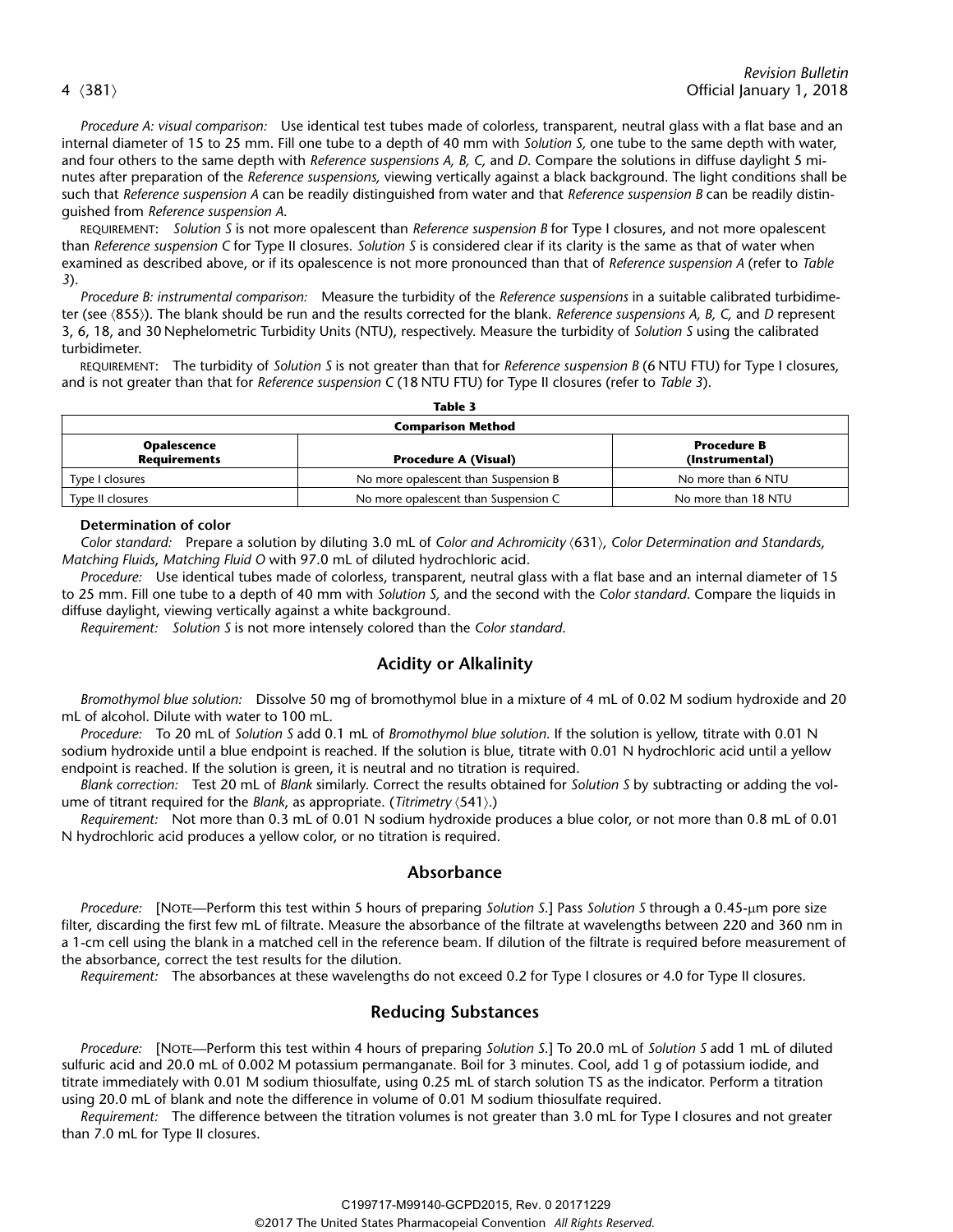## **Heavy Metals**

*Lead nitrate stock solution:* Dissolve 159.8 mg of lead nitrate in 100 mL of water to which has been added 1 mL of nitric acid, then dilute with water to 1000 mL. Prepare and store this solution in glass containers free from soluble lead salts.

*Standard lead solution:* On the day of use, dilute 10.0 mL of *Lead nitrate stock solution* with water to 100.0 mL. *pH 3.5 acetate buffer:* Dissolve 25.0 g of ammonium acetate in 25 mL of water, and add 38.0 mL of 6 N hydrochloric acid.

Adjust, if necessary, with 6 N ammonium hydroxide or 6 N hydrochloric acid to a pH of 3.5, dilute with water to 100 mL, and mix.

*Standard preparation:* Into a 50-mL color-comparison tube pipet 2 mL of *Standard lead solution* (20 μg of Pb) and dilute with water to 25 mL. Using a pH meter or short-range pH indicator paper as external indicator, adjust with 1 N acetic acid or 6 N ammonium hydroxide to a pH of between 3.0 and 4.0, dilute with water to 40 mL, and mix.

*Test preparation:* Into a 50-mL color-comparison tube place 10.0 mL of *Solution S*.

*Procedure:* To each of the two tubes containing the *Standard preparation* and the *Test preparation*, add 2 mL of *pH 3.5 acetate buffer*, then add 1.2 mL of thioacetamide–glycerin base TS. [NOTE—In countries or jurisdictions where thioacetamide cannot be used, add 10 mL of freshly prepared hydrogen sulfide TS to each of the tubes, mix, allow to stand for 5 minutes, and view downward over a white surface.] Dilute with water to 50 mL, mix, allow to stand for 2 minutes, and view downward over a white surface: the color of the solution from the *Test preparation* is not darker than that of the solution from the *Standard preparation*. (RB 1-Jan-2018)

*Requirement: Solution S* contains not more than 2 ppm of heavy metals as lead.

## **Extractable Zinc**

*Test solution:* Prepare a *Test solution* by diluting 10.0 mL of *Solution S* to 100 mL with 0.1 N hydrochloric acid. Prepare a test blank similarly, using the *Blank* for *Solution S*.

*Zinc standard solution:* Prepare a solution (10 ppm Zn) by dissolving zinc sulfate in 0.1 N hydrochloric acid.

*Reference solutions:* Prepare not fewer than three *Reference solutions* by diluting the *Zinc standard solution* with 0.1 N hydrochloric acid. The concentrations of zinc in these *Reference solutions* are to span the expected limit of the *Test solution*.

*Procedure:* Use a suitable atomic absorption spectrophotometer (see Atomic Absorption Spectroscopy (852)) equipped with a zinc hollow-cathode lamp and an air–acetylene flame. An alternative procedure such as an appropriately validated inductively coupled plasma analysis (ICP) may be used.

Test each of the *Reference solutions* at the zinc emission line of 213.9 nm at least three times. Record the steady readings. Rinse the apparatus with the test blank solution each time, to ensure that the reading returns to initial blank value. Prepare a calibration curve from the mean of the readings obtained for each *Reference solution*. Record the absorbance of the *Test solution*. Determine the ppm zinc concentration of the *Test solution* using the calibration curve.

*Requirement: Solution S* contains not more than 5 ppm of extractable zinc.

## **Ammonium**

*Alkaline potassium tetraiodomercurate solution:* Prepare a 100-mL solution containing 11 g of potassium iodide and 15 g of mercuric iodide in water. Immediately before use, mix 1 volume of this solution with an equal volume of a 250 g per L solution of sodium hydroxide.

*Test solution:* Dilute 5 mL of *Solution S* to 14 mL with water. Make alkaline if necessary by adding 1 N sodium hydroxide, and dilute with water to 15 mL. Add 0.3 mL of *Alkaline potassium tetraiodomercurate solution*, and close the container.

*Ammonium standard solution:* Prepare a solution of ammonium chloride in water (1 ppm NH<sup>4</sup> ). Mix 10 mL of the 1 ppm ammonium chloride solution with 5 mL water and 0.3 mL of *Alkaline potassium tetraiodomercurate solution.* Close the container.

*Requirement:* After 5 minutes, any yellow color in the *Test solution* is no darker than the *Ammonium standard solution* (no more than 2 ppm of NH<sub>4</sub> in *Solution S*).

## **Volatile Sulfides**

*Procedure:* Place closures, cut if necessary, with a total surface area of 20 ± 2 cm<sup>2</sup> in a 100-mL flask, and add 50 mL of a 20 g per L citric acid solution. In the same manner and at the same time, prepare a control solution in a separate 100-mL flask by dissolving 0.154 mg of sodium sulfide in 50 mL of a 20 g per L citric acid solution. Place a piece of lead acetate paper over the mouth of each flask, and hold the paper in position by placing over it an inverted weighing bottle. Heat the flasks in an autoclave at  $121 \pm 2^{\circ}$  for 30 minutes.

*Requirement:* Any black stain on the paper produced by the test solution is not more intense than that produced by the control substance.